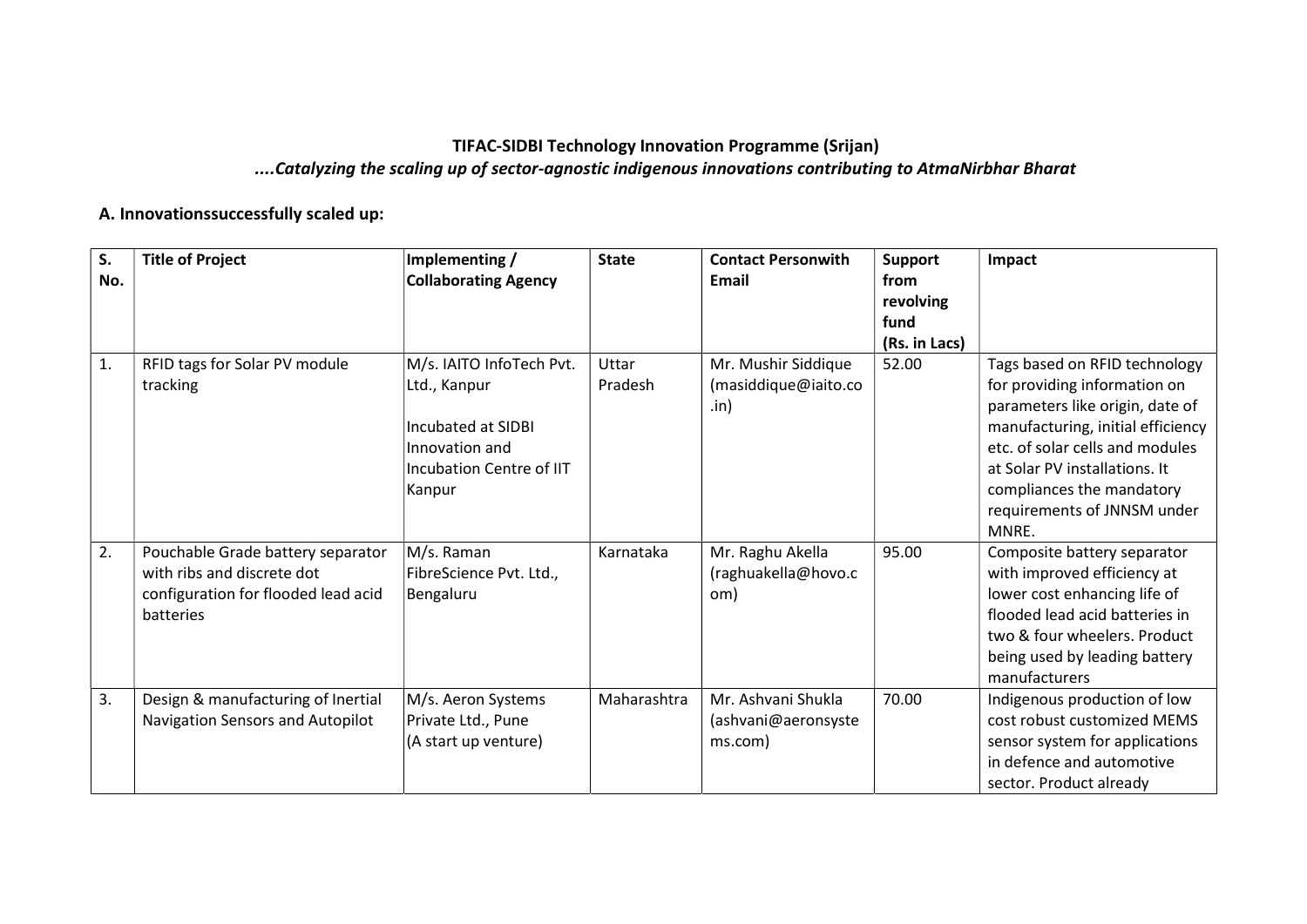|    |                                                                               |                                                  |                   |                                        |        | approved by DRDO, ARDE.                                        |
|----|-------------------------------------------------------------------------------|--------------------------------------------------|-------------------|----------------------------------------|--------|----------------------------------------------------------------|
|    |                                                                               |                                                  |                   |                                        |        |                                                                |
|    |                                                                               |                                                  |                   |                                        |        |                                                                |
| 4. | Energy efficient cooling & heating                                            | M/s. Mechworld Eco Pvt.                          | Maharashtra       | Mr. Shrenik Shah                       | 75.00  | Simultaneous generation of hot                                 |
|    | systems (HVAC&R) with waste heat                                              | Ltd., Nashik                                     |                   | (shrenik.shah@mech                     |        | water & cold air through heat                                  |
|    | recovery                                                                      |                                                  |                   | worldeco.com)                          |        | pumps & desuperheater.                                         |
|    |                                                                               | Technology transfer                              |                   |                                        |        | Installed at 55 McDonald stores                                |
|    |                                                                               | from IIT-Bombay                                  |                   |                                        |        | in Maharashtra and Infosys                                     |
|    |                                                                               |                                                  |                   |                                        |        | Training Centre, Mysore.                                       |
| 5. | Improved hybrid idlers for conveyor<br>belt systems for application in steel, | M/s. Jyoti Cero Rubber,                          | Jharkhand         | Mr. Manoj Kumar<br>(cerorubber@yahoo.c | 95.00  | New hybrid idlers with four fold<br>increase in shelf life and |
|    | coke and cement industry                                                      | Jamshedpur                                       |                   | om)                                    |        | improved productivity with                                     |
|    |                                                                               |                                                  |                   |                                        |        | reduced maintenance. Product                                   |
|    |                                                                               | In collaboration with                            |                   |                                        |        | already adopted by Tata Steel                                  |
|    |                                                                               | <b>TATA Steel</b>                                |                   |                                        |        | in its production line.                                        |
| 6. | Self-Grooving Rubber Rollers for                                              | M/s. Millennium Rubber                           | Maharashtra       | Mr. Noby Joseph                        | 92.00  | Provides eco-friendly                                          |
|    | <b>Chromium free Cotton Ginning</b>                                           | Technologies Pvt. Ltd.                           |                   | (md@mrtpl.in)                          |        | environment to workers in                                      |
|    |                                                                               | Thrissur                                         |                   |                                        |        | cotton ginning industry for                                    |
|    |                                                                               |                                                  |                   |                                        |        | producing chromium free                                        |
|    |                                                                               | In collaboration with                            |                   |                                        |        | cotton with higher productivity.                               |
|    |                                                                               | ICAR - CIRCOT, Mumbai                            |                   |                                        |        | Advanced ginning machine                                       |
|    |                                                                               |                                                  |                   |                                        |        | Kranti with rubber roller                                      |
|    |                                                                               |                                                  |                   |                                        |        | launched.                                                      |
| 7. | Value added products derived from                                             | M/s. Aquagri Processing<br>Pvt. Ltd. Manamadurai | <b>Tamil Nadu</b> | Mr. Abhiram Seth                       | 100.00 | First processing plant in India                                |
|    | sea plants for agriculture, animal<br>husbandry and human application         |                                                  |                   | (abhiram.seth@aquag<br>ri.in)          |        | for producing value added<br>chemicals like refined            |
|    |                                                                               | Technology transfer                              |                   |                                        |        | carrageenan from sea weeds.                                    |
|    |                                                                               | from CSIR - CSMCRI,                              |                   |                                        |        | By ensuring buy back of sea                                    |
|    |                                                                               | Bhavnagar                                        |                   |                                        |        | weeds through organized                                        |
|    |                                                                               |                                                  |                   |                                        |        | cultivation enhances income of                                 |
|    |                                                                               |                                                  |                   |                                        |        | rural women in coastal Tamil                                   |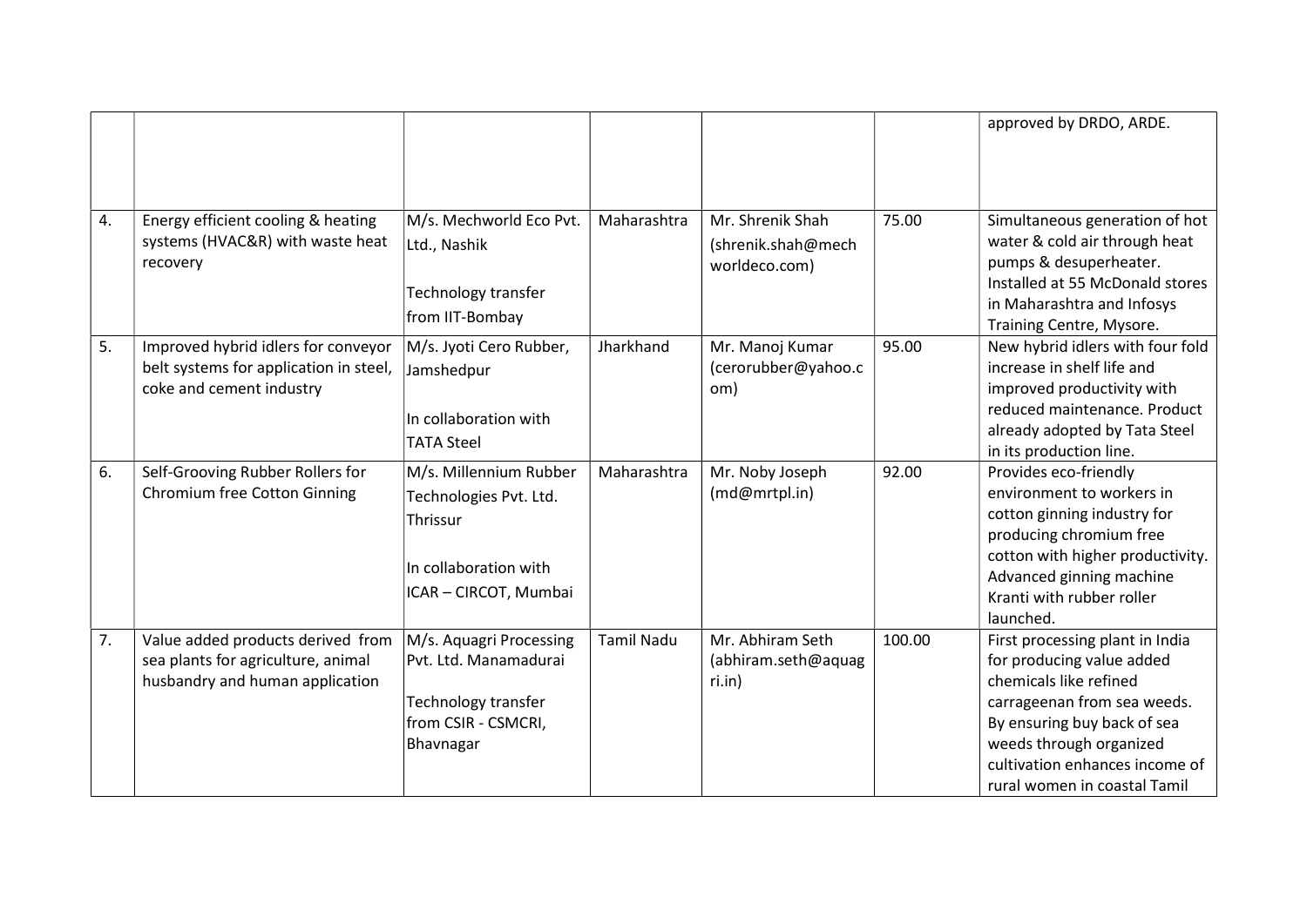|     |                                                                                            |                                                                                   |                  |                                                                        |        | Nadu.                                                                                                                                                                                                                                         |
|-----|--------------------------------------------------------------------------------------------|-----------------------------------------------------------------------------------|------------------|------------------------------------------------------------------------|--------|-----------------------------------------------------------------------------------------------------------------------------------------------------------------------------------------------------------------------------------------------|
| 8.  | Single release liner carrying label<br>stock on each side                                  | M/s. Hassle Free<br>Technologies, Greater<br>Noida                                | Uttar<br>Pradesh | Mr. Anuj Bhargava<br>(anuj@kumarlabels.co<br>m)                        | 100.00 | The new technology reduces<br>50% raw material consumption<br>resulting in 50% less generation<br>of liner waste material thereby<br>solving disposal issues in<br>labelling industry.                                                        |
| 9.  | Table top automatic multi-variant<br>dosa making machine                                   | M/s. Mukunda Foods<br>Private Ltd., Bengaluru<br>(A start up venture)             | Karnataka        | Mr. Eshwar Vikash<br>(eshwar@eshwarvikas<br>h.in)                      | 50.00  | Table top automatic dosa<br>making machine with capacity<br>of making 1 dosa /minute. It<br>standardizes process of making<br>dosaand also makes dosa in<br>hygienic condition aesthetically<br>by restaurants, small caterers<br>and houses. |
| 10. | Upgradation of ROBOPLAZMA<br>Structural cutting system                                     | M/s. Plazma<br>Technologies Pvt. Ltd.,<br>Pune                                    | Maharashtra      | Mrs. Arundhati<br><b>Thomas</b><br>(arundhati@plazmaso<br>lutions.com) | 100.00 | Precision robotic plazma based<br>steel cutting machine enabling<br>variety of job profiles in single<br>system with 2D and 3D cutting.                                                                                                       |
| 11. | Processing of e-waste using<br>thermal decomposition method for<br>precious metal recovery | M/s. Revive Electronic<br>Waste Pvt. Ltd., Navi<br>Mumbai<br>(A start up venture) | Maharashtra      | Mr. Siddhrath Shiv<br>Kumar<br>(siddhrath@revive-<br>ewaste.com)       | 100.00 | Modular size e-waste<br>processing plant of 500 kg/day<br>for recovering precious metals<br>like gold, silver and copper<br>from obsolete PCBs in an<br>organized processing facility.                                                        |
| 12. | Production of Low Lactose milk                                                             | M/s. Madhumita Dairy<br>Products, Bengaluru                                       | Karnataka        | Mr. Padmanabhan<br>Babu,<br>(pbabu0@gmail.com)                         | 100.00 | Production of cow or buffalo<br>milk with >0.1% lactose<br>content using lactase enzyme<br>for consumption by lactose<br>intolerant population<br>particularly kids.                                                                          |
| 13. | Coil Edge Protector                                                                        | M/s. Jyoti Cero Rubber,<br>Jamshedpur                                             | Jharkhand        | Mr. Manoj Kumar<br>(cerorubber@yahoo.c                                 | 95.00  | The new product with unique<br>design minimizes damages of                                                                                                                                                                                    |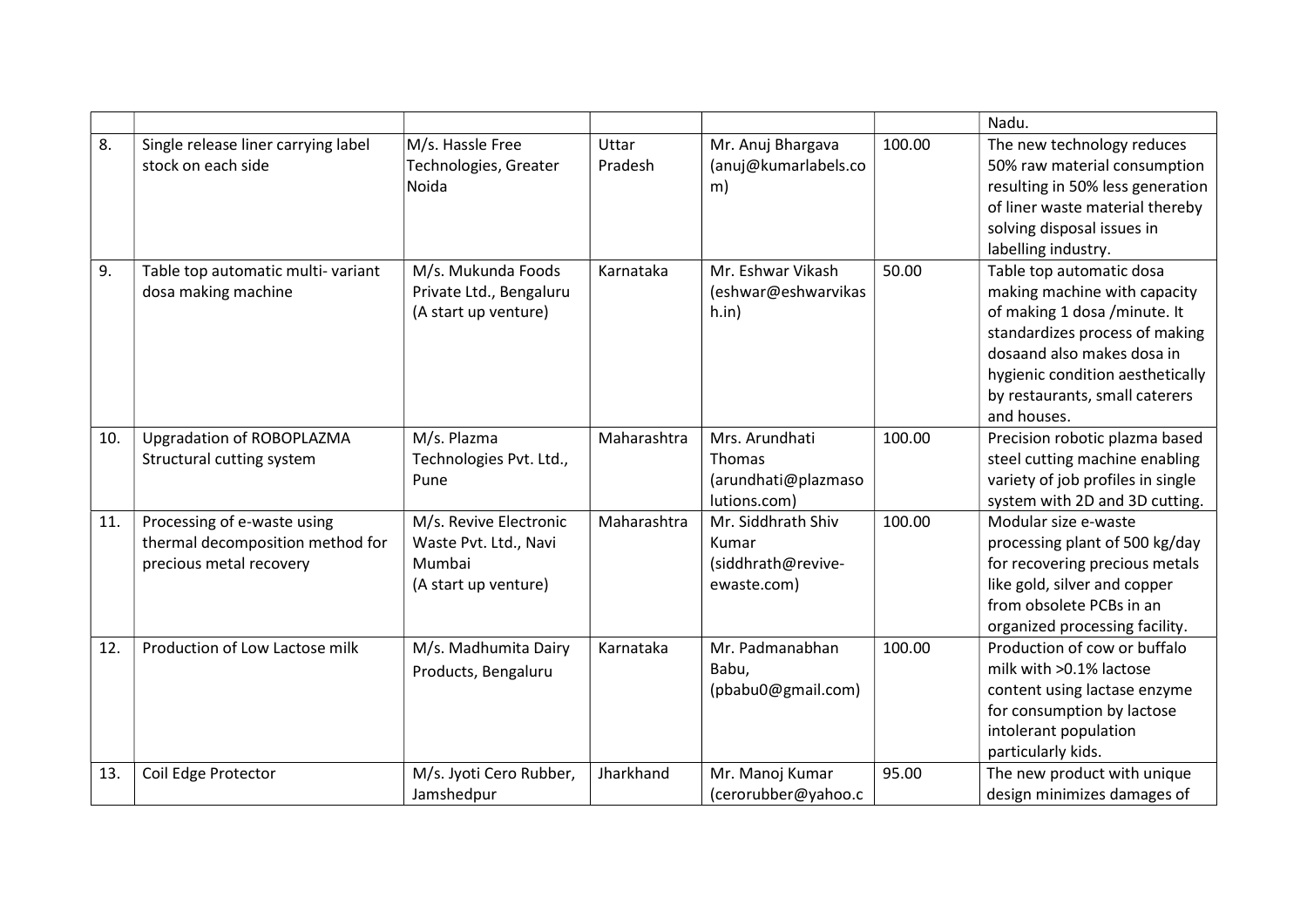|     |                                                                                                    | In collaboration with<br><b>TATA Steel</b>                                         |                   | om)                                                   |        | steel rolls during transportation<br>by rail or road. Product already<br>adopted by Tata Steel in<br>transporting steel rolls with<br>reduced damages at the<br>customers end.                                                                                          |
|-----|----------------------------------------------------------------------------------------------------|------------------------------------------------------------------------------------|-------------------|-------------------------------------------------------|--------|-------------------------------------------------------------------------------------------------------------------------------------------------------------------------------------------------------------------------------------------------------------------------|
| 14. | Standard rack mountable, SMPS<br>based precision regulated high<br>voltage power supplies          | M/s. IONICS Power<br>Solutions Pvt. Ltd.,<br>Hyderabad                             | Telangana         | Mr. Arup Kar<br>(info@ionics.co.in)                   | 100.00 | Indigenous production of<br>Switch Mode Power Supply<br>system for high voltage<br>precisions equipments used in<br>lab. This will reduce<br>dependence on imported<br>products.                                                                                        |
| 15. | Indigenous development and<br>manufacturing of autopilot for<br>Unmanned Aerial Vehicles (UAVs)    | M/s. Sree Sai Aerotech<br>Innovations Pvt. Ltd.<br>Chennai<br>(A start up venture) | <b>Tamil Nadu</b> | Mr. Sai Pattabiram<br>(sai@muav.in)                   | 68.00  | Indigenously designed &<br>developed app based low cost<br>autopilot for easy operation of<br>UAV and farm vehicles                                                                                                                                                     |
| 16. | <b>Powdered Oil Based Mud Products</b><br>(POLVO SERIES)                                           | M/s. Gumpro Drilling<br>Fluids Pvt. Ltd. Mumbai                                    | Maharashtra       | Mr. Vivek Gupta<br>(vivekgupta@gumpro<br>df.com)      | 100.00 | Powdered form of emulsifier<br>for use in oil drilling operations<br>in sub-zero conditions to avoid<br>preheating. It will reduce the<br>logistic issues of recovering<br>drums in case of liquid<br>emulsifier used conventionally<br>in remotely located oil fields. |
| 17. | ChillerMate Desuperheater Unit for<br>industrial and commercial<br>operations in the Indian market | M/s. Promethean<br>Energy Pvt. Ltd.,<br>Mumbai<br>(A start up venture)             | Maharashtra       | Mr. K.P. Ashwin<br>(aswinkp@promethea<br>nenergy.com) | 42.00  | Waste heat recovery from<br>industrial air conditioners and<br>air compressors for converting<br>it into useful energy resulting in<br>energy efficiency.                                                                                                               |
| 18. | Hollow fiber membranes for sewage<br>and waste water treatment                                     | M/s. Technorbital<br><b>Advanced Materials Pvt.</b>                                | Uttar<br>Pradesh  | Dr. Sunil Dhole<br>(info@technorbital.co<br>m)        | 80.00  | Ultra Filtration membrane<br>technology with low<br>maintenance and higher self                                                                                                                                                                                         |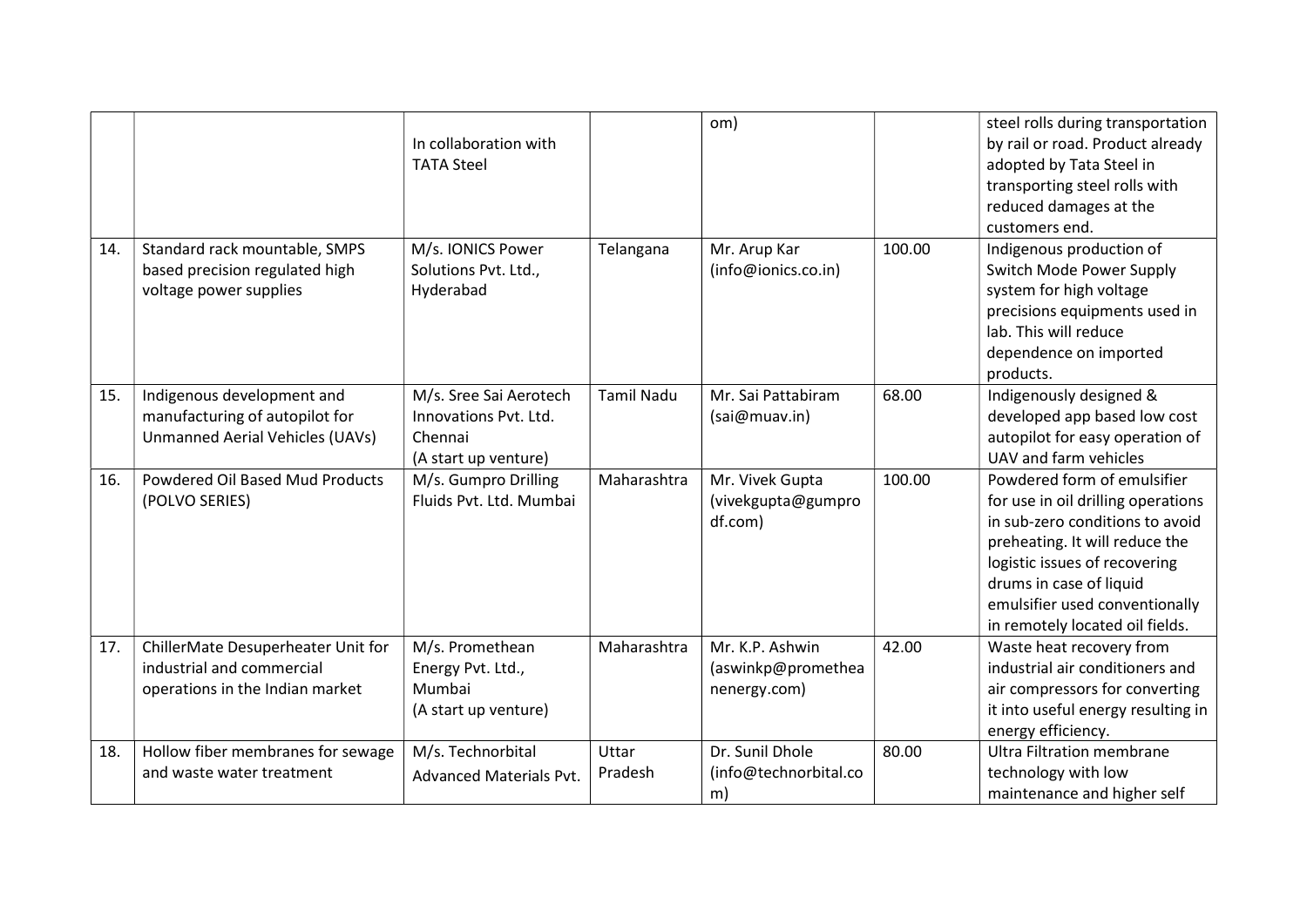|     |                                             | Ltd., Kanpur             |                    |                      |        | life for treatment of sewage       |
|-----|---------------------------------------------|--------------------------|--------------------|----------------------|--------|------------------------------------|
|     |                                             |                          |                    |                      |        | and industrial waste water         |
| 19. | Design and Development of                   | M/s. Shivam Hydraulics,  | Gujarat            | Mr. Vijay Shekhavat  | 100.00 | The new design of mono block       |
|     | hydraulic Directional Control valve         | Ahemdabad                |                    | (vshekhavat@yahoo.c  |        | directional control valve will     |
|     |                                             |                          |                    | om)                  |        | make productlow cost, better       |
|     |                                             |                          |                    |                      |        | quality and higher performance     |
|     |                                             |                          |                    |                      |        | to offer wide range of             |
|     |                                             |                          |                    |                      |        | applications                       |
| 20. | Portable Automatic Poori making             | M/s. Mukunda Foods       | Karnataka          | Mr. Eshwar Vikas     | 100.00 | The existing poori making          |
|     | machine                                     | (P) Ltd., Bengaluru with |                    | (eshwar@eshwarvikas  |        | machines are semi-automatic        |
|     |                                             | technology licensing     |                    | h.in)                |        | whereas the new poori making       |
|     |                                             | from CSIR - CFTRI        |                    |                      |        | machine has innovative             |
|     |                                             | Mysuru                   |                    |                      |        | compactdesign featuring all        |
|     |                                             |                          |                    |                      |        | operations together in single      |
|     |                                             |                          |                    |                      |        | machine                            |
| 21. | <b>Extraction of Green Silica from Rice</b> | M/s. Brisil Technologies | Gujarat            | Mr. Tanmay Panday    | 85.00  | Highly dispersible grade of        |
|     | Husk Ash                                    | Pvt. Ltd., Vadodara      |                    | (tanmay@brisil.com)  |        | silica extracted from waste        |
|     |                                             | (A start up venture)     |                    |                      |        | material like rice husk ash for    |
|     |                                             |                          |                    |                      |        | use as filler material in tyres to |
|     |                                             |                          |                    |                      |        | reduce rolling resistance of       |
|     |                                             |                          |                    |                      |        | vehicles for improving fuel        |
|     |                                             |                          |                    |                      |        | efficiency                         |
| 22. | Ultra filtration ceramic membrane           | M/s. Need Innovation,    | <b>West Bengal</b> | Dr. Sandeep Sarkar   | 85.00  | The ultra-filtration ceramic       |
|     | for fluid filtration                        | Kolkata                  |                    | (mail@needinovation. |        | inorganic membrane for             |
|     |                                             |                          |                    | com)                 |        | handling corrosive and non-        |
|     |                                             |                          |                    |                      |        | corrosive liquids in the pH        |
|     |                                             |                          |                    |                      |        | range of 2-13 with a shelf life of |
|     |                                             |                          |                    |                      |        | 15 years. The membranes are        |
|     |                                             |                          |                    |                      |        | useful for water filtration,       |
|     |                                             |                          |                    |                      |        | waste water treatment, MBR,        |
|     |                                             |                          |                    |                      |        | ETP etc.                           |
| 23. | Single use dynamic bio-reactor for          | M/s. OmniBrx             | Gujarat            | Dr. Ravindra Patel   | 100.00 | A dynamic bed reactor (DBR)        |
|     | production of vaccines & biologics          | Technologies Pvt. Ltd.,  |                    | (ravindra.patel@omni |        | technology incorporated            |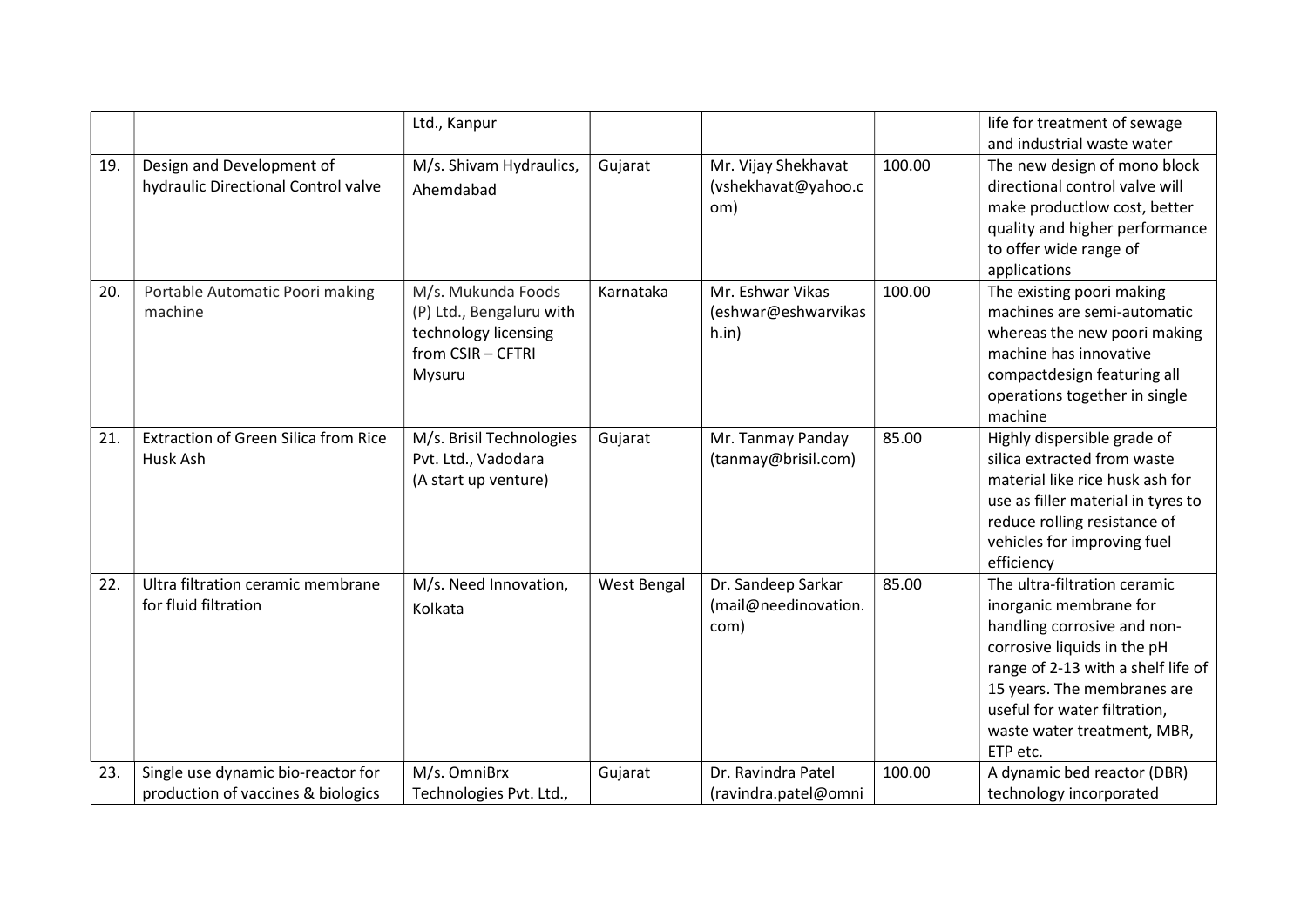|     |                                 | Ahmedabad             |                   | brx.com)            |       | intocellbrx bioreactors                   |
|-----|---------------------------------|-----------------------|-------------------|---------------------|-------|-------------------------------------------|
|     |                                 |                       |                   |                     |       | toovercome existing problems              |
|     |                                 |                       |                   |                     |       | like scalability, efficiency and          |
|     |                                 |                       |                   |                     |       | affordability. The DBR                    |
|     |                                 |                       |                   |                     |       | technology offers very large              |
|     |                                 |                       |                   |                     |       | surface area for adherent cell            |
|     |                                 |                       |                   |                     |       | growth in small culture volume            |
|     |                                 |                       |                   |                     |       | and innovative design offers              |
|     |                                 |                       |                   |                     |       | mixing to ensure homogenous               |
|     |                                 |                       |                   |                     |       | nourishment and mass transfer             |
|     |                                 |                       |                   |                     |       | while scaling up. Technology              |
|     |                                 |                       |                   |                     |       | has been identified by M/s.               |
|     |                                 |                       |                   |                     |       | Bharat Biotech Ltd., Hyderabad            |
|     |                                 |                       |                   |                     |       | for contract manufacturing of             |
|     |                                 |                       |                   |                     |       | 'Covaxin' and also got contract           |
|     |                                 |                       |                   |                     |       | for supply of SUBs                        |
|     |                                 |                       |                   |                     |       | to M/s. Serum Institute of                |
|     |                                 |                       |                   |                     |       | India, Pune for production of             |
|     |                                 |                       |                   |                     |       | 'Covishield'.                             |
| 24. | Bio-animal repellent cum growth | M/s. Provimi Products | <b>Tamil Nadu</b> | G.V. Sudarshan      | 80.00 | A herbal formulation                      |
|     | promoter                        | Pvt. Ltd., Erode      |                   | (vae_provimi@rediff |       | "Herboliv <sup>+"</sup> to repel the wild |
|     |                                 |                       |                   | mail.com)           |       | animals destroying farm crops             |
|     |                                 |                       |                   |                     |       | near forest fringes. The                  |
|     |                                 |                       |                   |                     |       | formulation combines multiple             |
|     |                                 |                       |                   |                     |       | functions like wild animal                |
|     |                                 |                       |                   |                     |       | repellent, crop growth                    |
|     |                                 |                       |                   |                     |       | promoter, pest control, fungal            |
|     |                                 |                       |                   |                     |       | disease control etc. in a single          |
|     |                                 |                       |                   |                     |       | bio product. Field                        |
|     |                                 |                       |                   |                     |       | demonstrations by KVK has                 |
|     |                                 |                       |                   |                     |       | shown that Herboliv has helped            |
|     |                                 |                       |                   |                     |       | farmers to reduce crop                    |
|     |                                 |                       |                   |                     |       | damages due to rodents, wild              |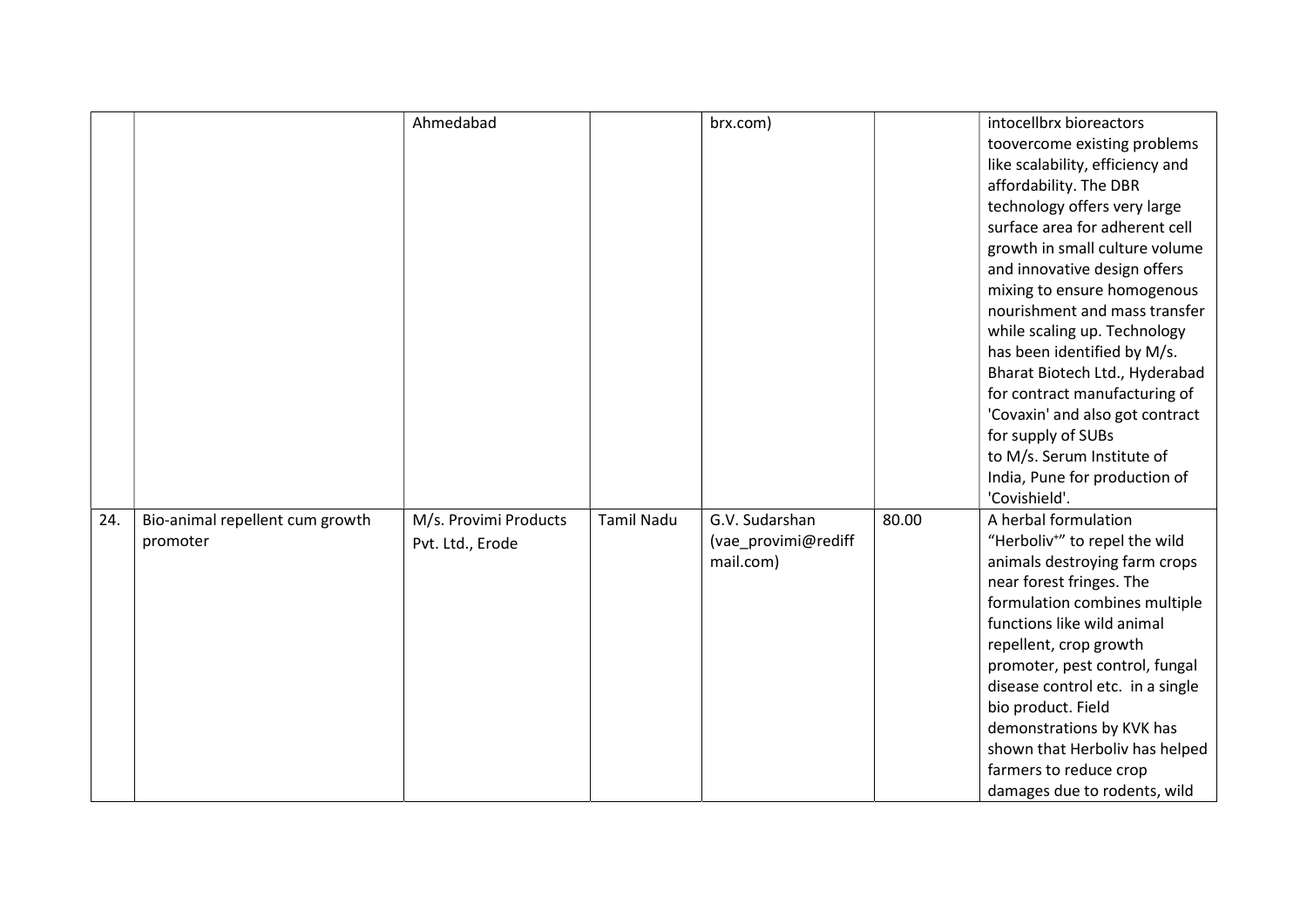|     |                                                                                                                |                                                           |           |                                                       |        | boar, peacock and achieved 10-<br>15% additional crop yield.<br>ICAR-KVK, Hanumangarh<br>district of Rajasthan has tested<br>very positive antifeedant<br>efficiency of Herboliv+ from<br>desert locust swarms without<br>any crop damage.                                                                                                                                                                                                                                                                                                             |
|-----|----------------------------------------------------------------------------------------------------------------|-----------------------------------------------------------|-----------|-------------------------------------------------------|--------|--------------------------------------------------------------------------------------------------------------------------------------------------------------------------------------------------------------------------------------------------------------------------------------------------------------------------------------------------------------------------------------------------------------------------------------------------------------------------------------------------------------------------------------------------------|
| 25. | Waterless intelligent solar panel<br>cleaning robotic system                                                   | M/s. Aegeus<br>Technology Pvt. Ltd.,<br>Bangalore         | Karnataka | Sh. Suraj Vernekar<br>(suraj.v@aegeus.in)             | 100.00 | The unique air wash technology<br>with two robotic products i.e.<br>Unicorn and Shreem to<br>eliminate the need of water or<br>harmful chemicals for cleaning<br>the solar panels for both the<br>ground mounted as well as roof<br>top installations                                                                                                                                                                                                                                                                                                  |
| 26. | Design and manufacturing of<br>medical grade patient specific 3D<br>printed Surgical guides and bone<br>models | M/s. Jajal Medical<br>Services OPC Pvt. Ltd.,<br>Vadodara | Gujarat   | Mr. Ketan Jajal<br>(ketan.jajal@jajalmedi<br>cal.com) | 45.00  | The design and development of<br>unique 3-D printed customized<br>surgical drill guides for<br>different applications like<br>shoulder implant replacement<br>and acetabular fractures etc.<br>which would save precious<br>time of surgeons to plan<br>surgeries. Technology has been<br>successfully piloted on 50+<br>patients in hospitals and has<br>achieved design validation in<br>real time surgeries. The<br>company has got contract from<br>Army Hospital (Research &<br>Referral), New Delhi to deliver<br>50 numbers of patient specific |